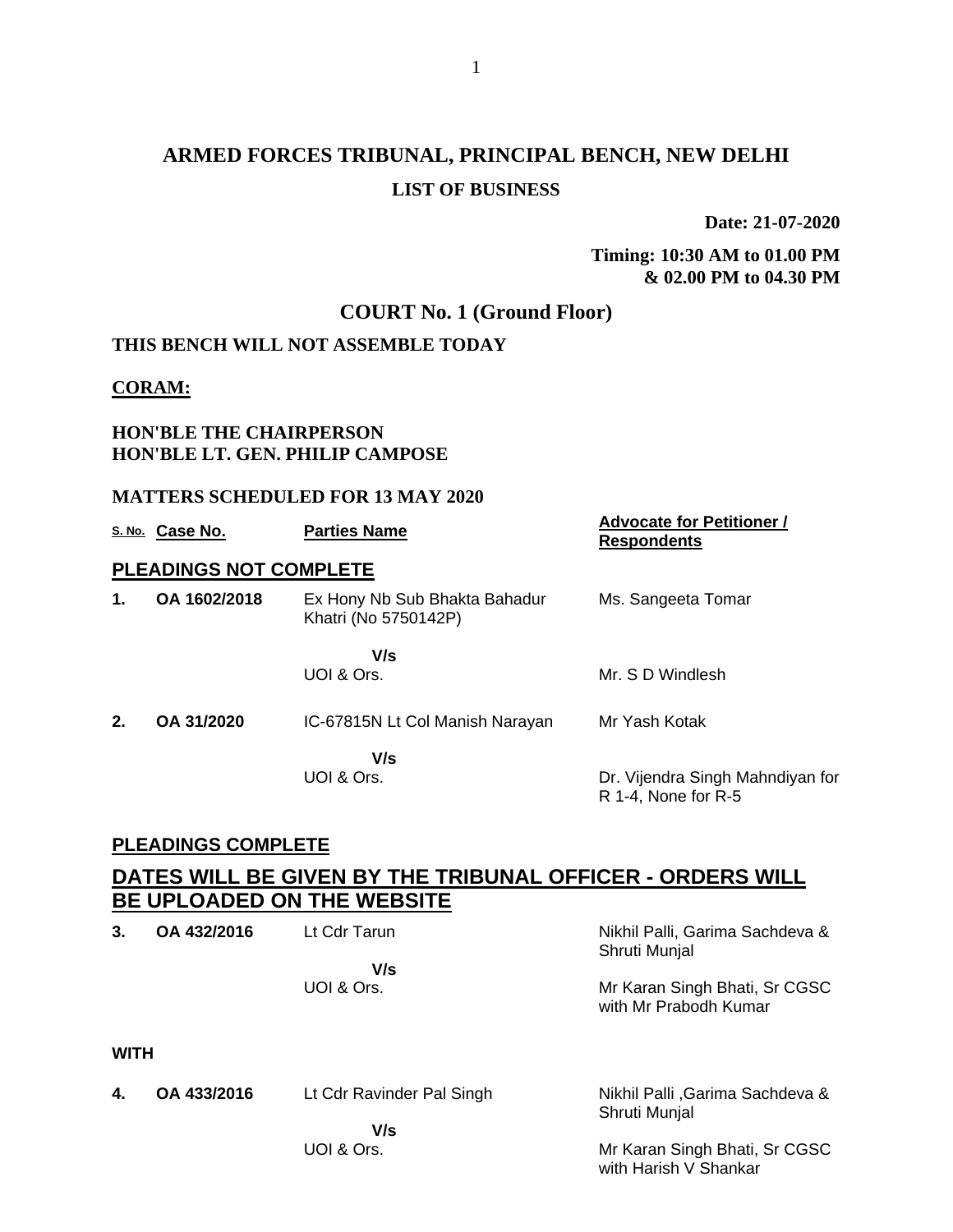#### **WITH**

| 5.          | OA 434/2016 | Lt Cdr Varun Sharma                   | Nikhil Palli, Garima Sachdeva &<br>Shruti Munjal                     |
|-------------|-------------|---------------------------------------|----------------------------------------------------------------------|
|             |             | V/s<br>UOI & Ors.                     | Mr Karan Singh Bhati, Sr CGSC<br>with Arvind Patel                   |
| <b>WITH</b> |             |                                       |                                                                      |
| 6.          | OA 435/2016 | Lt Cdr Amit Khajuria<br>V/s           | Nikhil Palli, Garima Sachdeva &<br>Shruti Munjal                     |
|             |             | UOI & Ors.                            | Mr Karan Singh Bhati, Sr CGSC<br>with KK Tyagi                       |
| <b>WITH</b> |             |                                       |                                                                      |
| 7.          | OA 436/2016 | Lt Cdr Manish Kumar Singh<br>V/s      | Nikhil Palli, Garima Sachdeva &<br>Shruti Munjal                     |
|             |             | UOI & Ors.                            | Mr Karan Singh Bhati, Sr CGSC<br>with Mr JS Rawat                    |
| <b>WITH</b> |             |                                       |                                                                      |
| 8.          | OA 437/2016 | Lt Cdr Varun Duggal<br>V/s            | Nikhil Palli, Garima Sachdeva &<br>Shruti Munjal                     |
|             |             | UOI & Ors.                            | Mr SD Windlesh                                                       |
| <b>WITH</b> |             |                                       |                                                                      |
| 9.          | OA 606/2016 | Lt Cdr Himanshu Sharma<br>V/s         | Ms. Nikhil Palli, Garima<br>Sachdeva & Shruti Munjal                 |
|             |             | UOI & Ors.                            | Mr Prabodh Kumar                                                     |
| <b>WITH</b> |             |                                       |                                                                      |
| 10.         | OA 780/2016 | Lt Cdr Vaibha Sinha                   | Ms. Nikhil Palli , Garima<br>Sachdeva & Shruti Minjal                |
|             |             | V/s<br>UOI & Ors.                     | Mr Karan Singh Bhati, Sr CGSC<br>with Dr Vijendra Singh<br>Mahdniyan |
| <b>WITH</b> |             |                                       |                                                                      |
| 11.         | OA 783/2016 | Lt Cdr Ajit Singh Yadav & Ors.<br>V/s | Ms Punam Singh, Nikhil Palli &<br>Ankita Patnaik                     |
|             |             | UOI & Ors.                            | Mr Karan Singh Bhati, Sr CGSC                                        |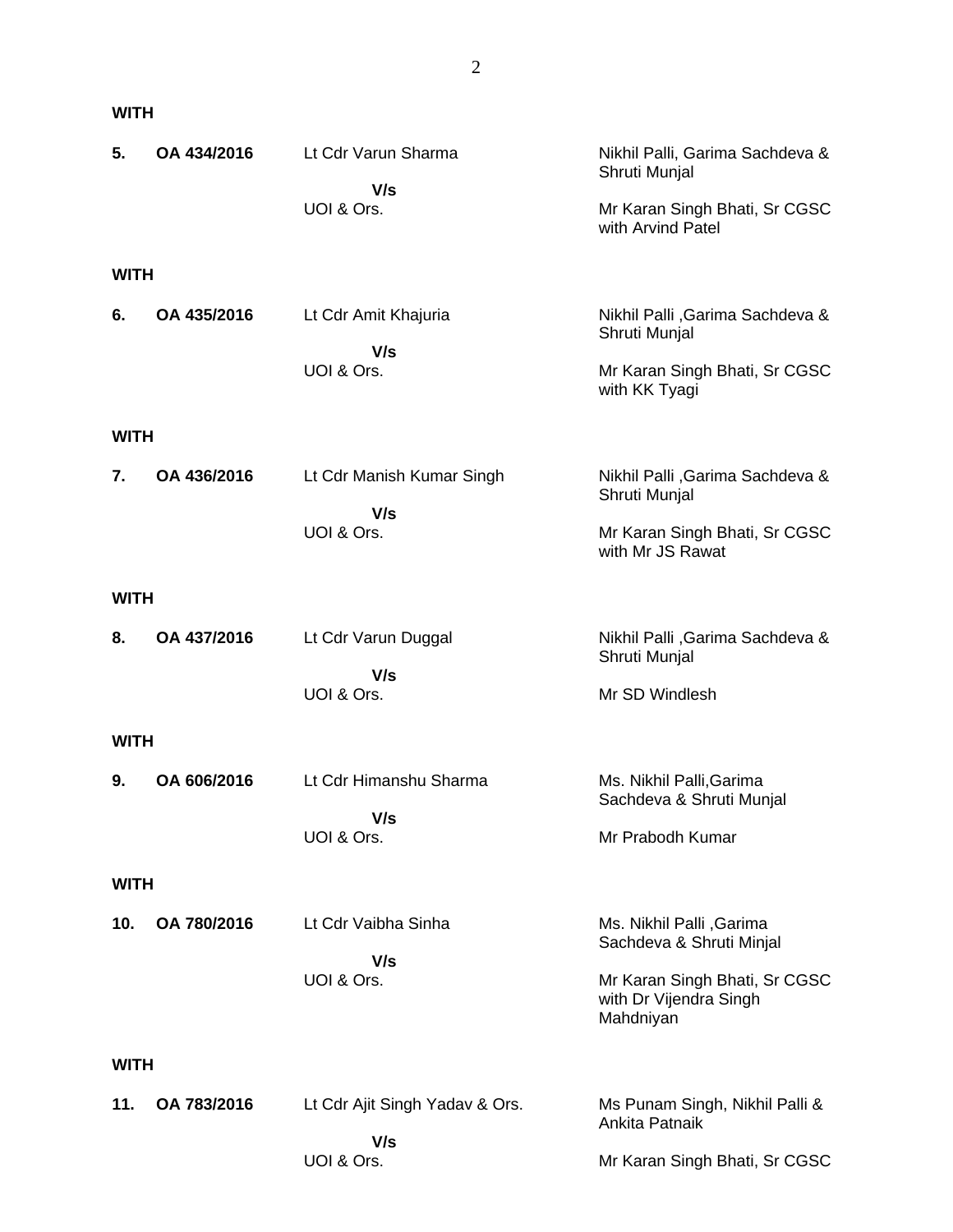**WITH**

| 12. | OA 1091/2016 | Lt Cdr Vinay S Bharamanaikar | Nikhil Palli, Garima Sachdeva &<br>Ankita Patnaik         |
|-----|--------------|------------------------------|-----------------------------------------------------------|
|     |              | V/s                          |                                                           |
|     |              | UOI & Ors.                   | Mr Karan Singh Bhati, Sr CGSC<br>with Mr Harish V Shankar |

#### **WITH**

| 13. | OA 337/2017<br>with MA 683/2020 | Lt Cdr T Rajkumar                       | Mr. Nikhil Palli, Garima<br>Sachdeva & Shruti Munjal |
|-----|---------------------------------|-----------------------------------------|------------------------------------------------------|
|     |                                 | V/s<br>UOI & Ors.                       | Mr Harish V Shankar                                  |
| 14. | OA 1615/2018                    | No. 15423413W Hav/DORA Harikesh<br>Pal  | Ms. Garima Sachdeva                                  |
|     |                                 | V/s<br>UOI & Ors.                       | Ms. Jyotsna Kaushik                                  |
| 15. | OA 1616/2018                    | No. 15417999-F Hav (ORA) Manoj<br>Kumar | Ms. Garima Sachdeva                                  |
|     |                                 | V/s<br>UOI & Ors.                       | Mr. J S Rawat                                        |
| 16. | OA 1617/2018                    | No. 15419569W Hav Vidyasagar<br>Sogalad | Ms. Garima Sachdeva                                  |
|     |                                 | V/s<br>UOI & Ors.                       | Mr. Harish V Shankar                                 |

## **MATTERS SCHEDULED FOR 21 JUL 2020**

| <u>S.</u><br>No. | Case No.                            | <b>Parties Name</b>                             | <b>Advocate for Petitioner /</b><br><b>Respondents</b> |
|------------------|-------------------------------------|-------------------------------------------------|--------------------------------------------------------|
|                  | <b>PLEADINGS NOT COMPLETE</b>       |                                                 |                                                        |
| 17.              | OA 1348/2018                        | No. 16020267Y Hav (Clk/SD) Anil<br>Kumar<br>V/s | Mr. J P Sharma & Associates                            |
|                  |                                     | UOI & Ors.                                      | Mr. V Pattabhi Ram                                     |
| 18.              | OA 1924/2019<br>with<br>MA 735/2020 | Sep/DSC Rajni Kant Pandey (No<br>4271506L)      | Mr US Maurya                                           |
|                  |                                     | V/s<br>UOI & Ors.                               | Mr. J S Rawat                                          |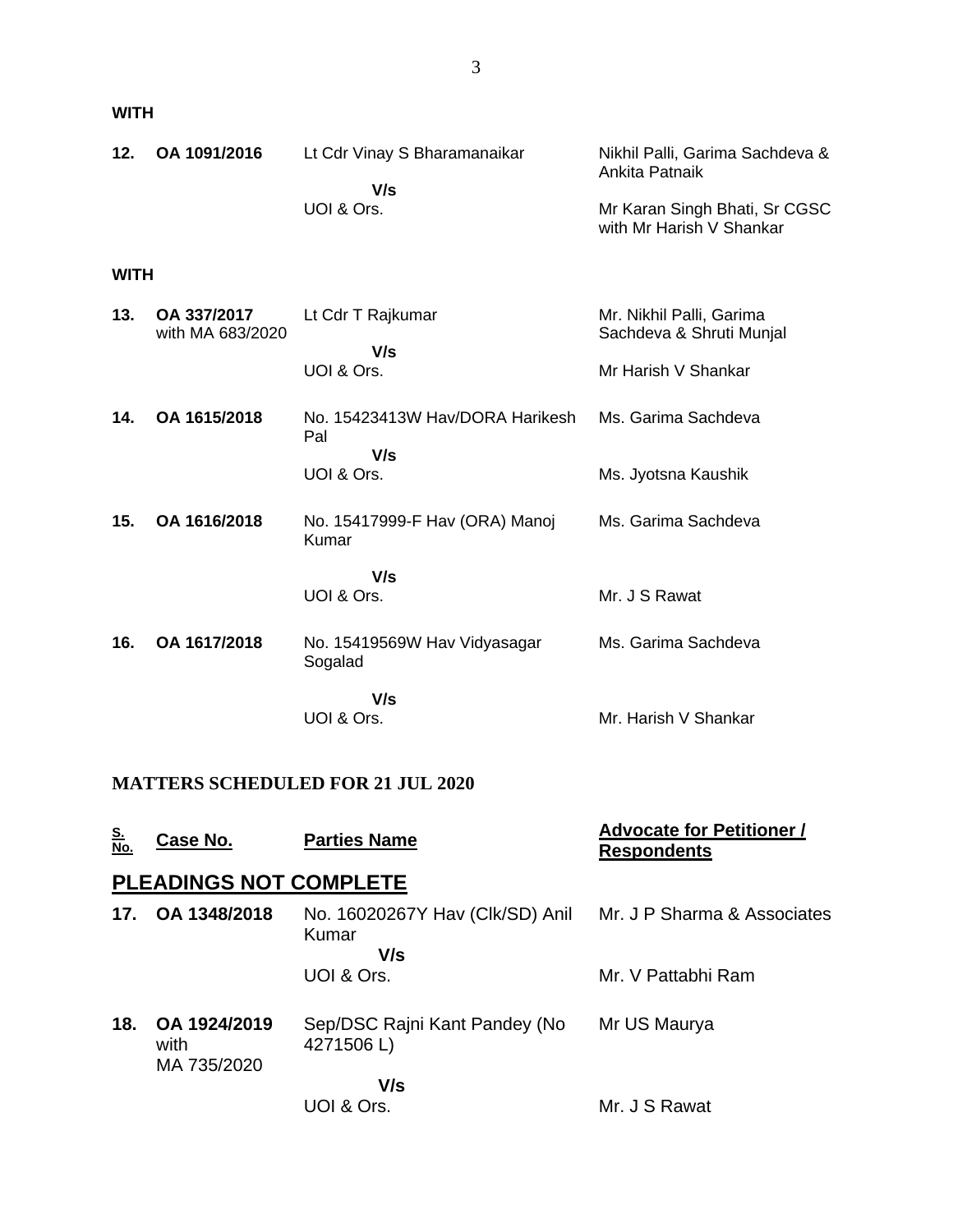| 19. | OA 551/2020 | IC 48900F Brig Mukesh Bansal        | Ms. Neela Gokhale                               |
|-----|-------------|-------------------------------------|-------------------------------------------------|
|     |             | V/s<br>UOI & Ors.                   | None                                            |
| 20. | OA 575/2020 | JC-245810Y RIS Sanjeev Kumar<br>V/s | Mr. S M Dalal & Mr. Ajay<br>Yadav               |
|     |             | UOI & Ors.                          | Mr. Anil Gautam                                 |
| 21. | OA 609/2020 | Cdr Ajay Kumar (51836H)             | Mr Sukhjinder Singh                             |
|     |             | V/s<br>UOI & Ors.                   | Mr. Harish V Shankar for R 1-<br>$\overline{2}$ |

## **PLEADINGS COMPLETE**

| 22. | OA 902/2015<br>with                  | Hav K Santhalingam (Retd)                   | Ms. Archana Ramesh                     |
|-----|--------------------------------------|---------------------------------------------|----------------------------------------|
|     | MA 2129/2018 &                       | V/s                                         |                                        |
|     | 2131/2018                            | UOI & Ors.                                  | Mr VS Tomar                            |
| 23. | OA 1830/2019                         | Hav/PA Navin Kumar (No 4569322<br>M)        | Mr Indra Sen Singh &<br>Abhishek Singh |
|     |                                      |                                             |                                        |
|     |                                      | V/s                                         |                                        |
|     |                                      | UOI & Ors.                                  | Mr. Arvind Patel                       |
| 24. | OA 1968/2019<br>with<br>MA 2843/2019 | Ex Sub & Hony Lt Man Singh (JC<br>490498 X) | Mr JP Sharma & Associates              |
|     |                                      | V/s                                         |                                        |
|     |                                      | UOI & Ors.                                  | Mr Karan Singh Bhati, Sr<br>CGSC       |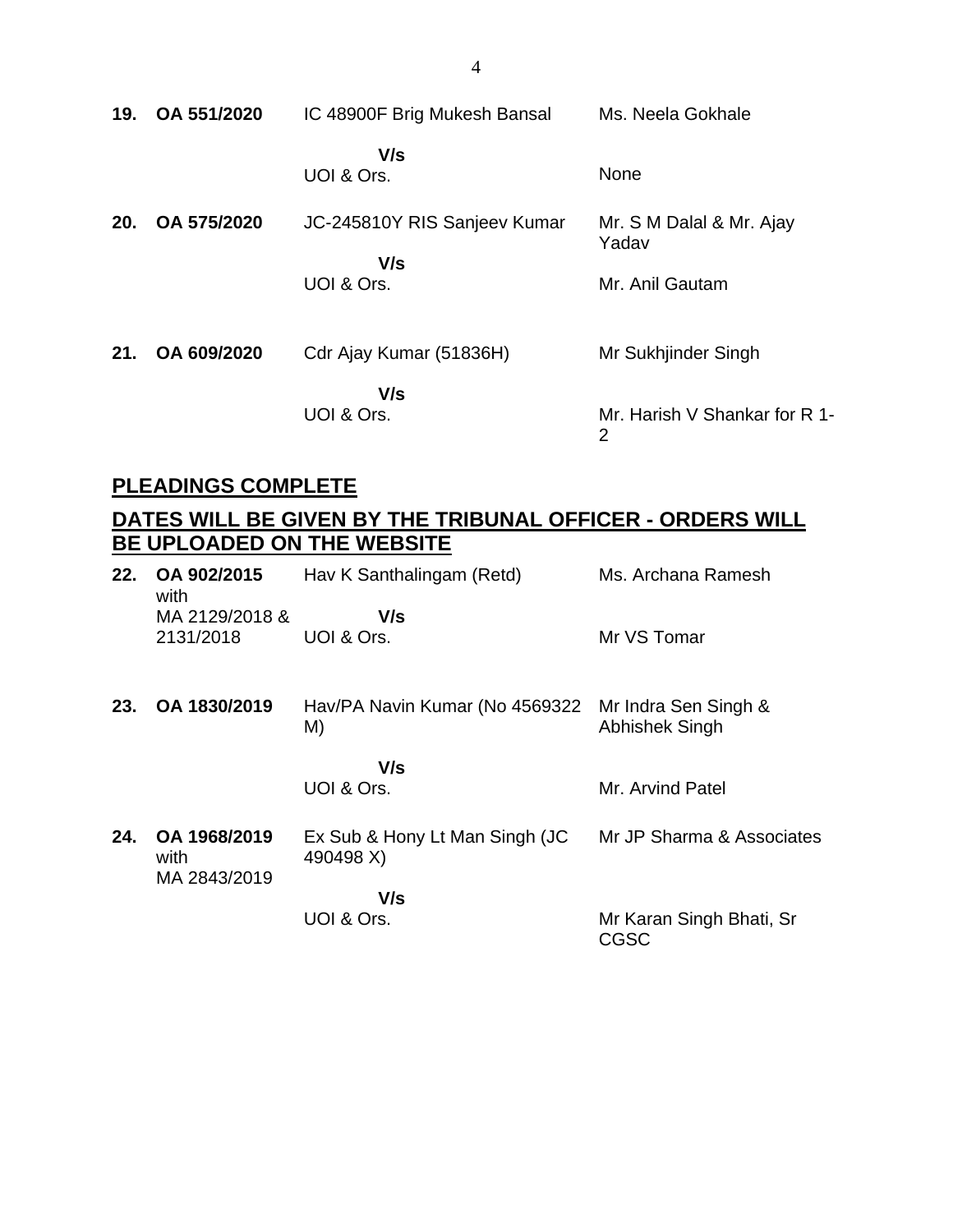## **ARMED FORCES TRIBUNAL, PRINCIPAL BENCH, NEW DELHI LIST OF BUSINESS**

**Date: 21-07-2020**

**Timing: 10:30 AM to 01.00 PM & 02.00 PM to 04.30 PM**

## **COURT No. 2 (Ground Floor)**

#### **CORAM:**

### **HON'BLE MS. JUSTICE SUNITA GUPTA HON'BLE AIR MARSHAL B.B.P. SINHA**

#### **MATTERS SCHEDULED FOR 13 MAY 2020**

|    | S. No. Case No.                      | <b>Parties Name</b>                                                                            | <b>Advocate for Petitioner /</b><br><b>Respondents</b> |
|----|--------------------------------------|------------------------------------------------------------------------------------------------|--------------------------------------------------------|
|    | <b>ADMISSION MATTERS</b>             |                                                                                                |                                                        |
| 1. | OA 1474/2019<br>with<br>MA 2393/2019 | Smt Jai Pal Kaur Widow of Ex Hav<br>(Hony Nb Sub) Balraj Singh (No<br>7105146 N) & Ors.<br>V/s | Mr Virender Singh Kadian                               |
|    |                                      | UOI & Ors.                                                                                     | Mr. S D Windlesh                                       |
|    | <b>MA (EXECUTION)</b>                |                                                                                                |                                                        |
| 2. | MA 2579/2019<br>ın                   | Ex Cfn Monu Ram (No 14684094 Y)                                                                | Mr Virender Singh Kadian                               |
|    | OA 936/2017                          | V/s<br>UOI & Ors                                                                               | Mr. Y P Singh                                          |
| 3. | MA 2717/2019<br>in.<br>OA 258/2018   | No. 114711-H Ex POMA Swadesh<br>Kumar                                                          | Mr. Virender Singh Kadian                              |
|    |                                      | V/s<br>UOI & Ors.                                                                              | Dr. Vijendra Singh Mahndiyan                           |
| 4. | MA 49/2020<br>in                     | JC-760824Y Sub Par Singh (Retd)                                                                | Mr SS Pandey & Associates                              |
|    | OA 1194/2018                         | V/s<br>UOI & Ors                                                                               | Mr. Prabodh Kumar                                      |
| 5. | MA 112/2020<br>ın<br>OA 1146/2018    | JC-760636X Sub Manoj Kumar Sarkar<br>(Retd)                                                    | Mr SS Pandey & Associates                              |
|    |                                      | V/s                                                                                            |                                                        |
|    |                                      | UOI & Ors                                                                                      | Mr. K K Tyagi                                          |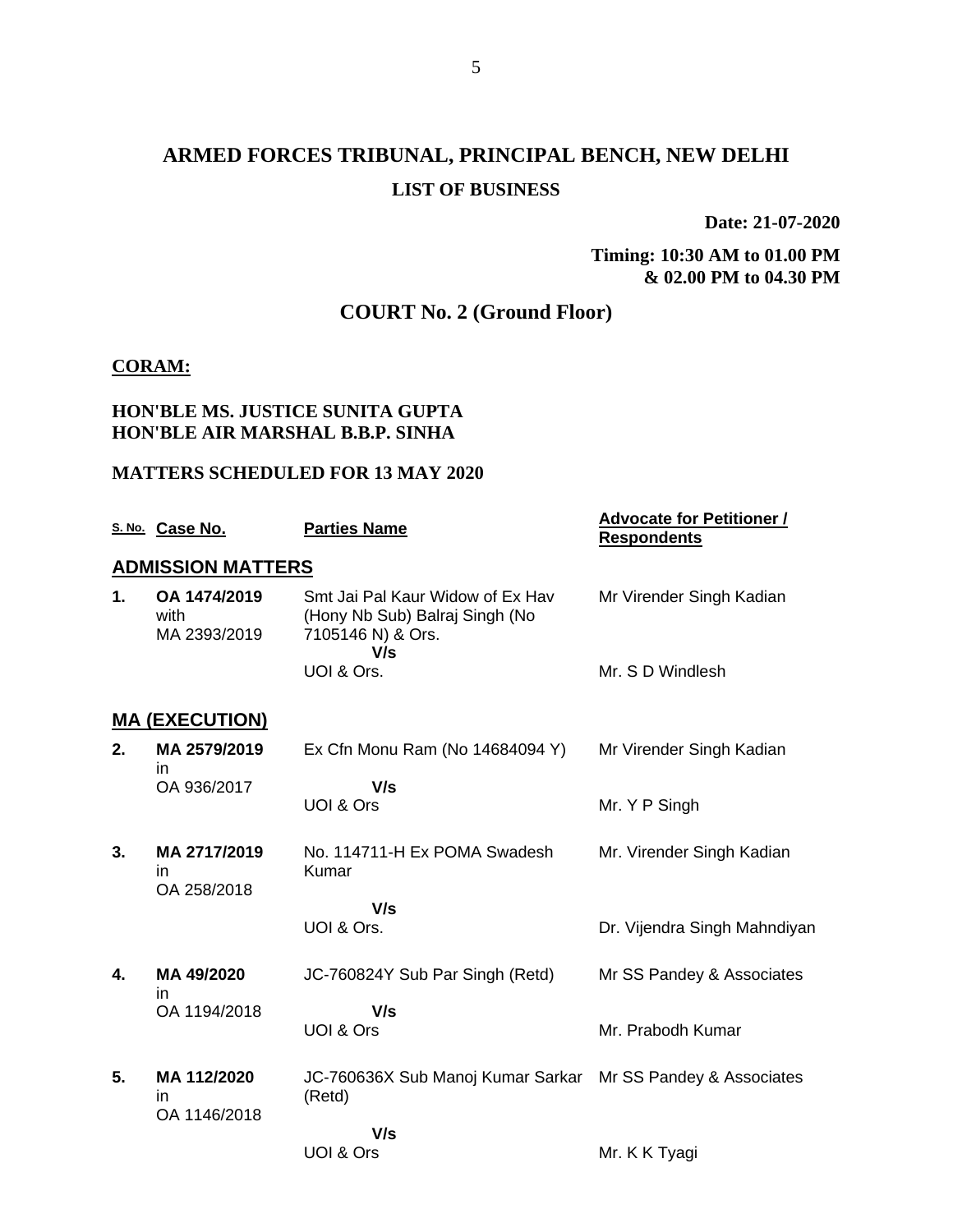## **PLEADINGS NOT COMPLETE**

| 6. | OA 1504/2017<br>with | Smt Shanti Devi                                 | Mr. V S Kadian          |
|----|----------------------|-------------------------------------------------|-------------------------|
|    | MA 1119/2017         | V/s<br>UOI & Ors.                               | Mr. Ashok Chaitanya     |
| 7. | OA 1550/2018<br>with | IC-63333F Maj Ajay Yadav (Retd)                 | Mr. SS Pandey           |
|    | MA 1634/2018         | V/s<br>UOI & Ors.                               | Mr. S D Windlesh        |
| 8. | OA 1604/2018         | IC-39181M Brig Surya Deo Prasad<br>Singh (Retd) | Mr. Ajay Yadav          |
|    |                      | V/s<br>UOI & Ors.                               | Mr. Avdhesh Kumar Singh |

#### **PLEADINGS COMPLETE**

| 9.  | OA 44/2018<br>with<br>MA 31/2018     | SS-39598A Capt Deepesh Kumar<br>Gambhir (Retd)        | Ms. Anushree Kapadia         |
|-----|--------------------------------------|-------------------------------------------------------|------------------------------|
|     |                                      | V/s<br>UOI & Ors.                                     | Mr V Pattabhi Ram            |
| 10. | OA 1638/2018<br>with                 | Ex Sgt Devendra Singh (No 724872H)                    | Mr Ajit Kakkar               |
|     | MA 1580/2019                         | V/s<br>UOI & Ors.                                     | Dr. Vijendra Singh Mahndiyan |
| 11. | OA 1674/2018<br>with                 | No. 4588236W Ex Rect Yogesh Singh                     | Ms. Archana Ramesh           |
|     | MA 1816/2018                         | V/s<br>UOI & Ors.                                     | Ms. Jyotsna Kaushik          |
| 12. | OA 1818/2018<br>with<br>MA 2020/2018 | Ex Nk Jay Prakash Gupta (No<br>7773020K)              | Mr US Maurya                 |
|     |                                      | V/s<br>UOI & Ors.                                     | Mr. J S Yadav                |
| 13. | OA 2051/2018<br>with<br>MA 2260/2018 | Ex MC HA II Venkata Subbaraju<br>Mentena (No 181745H) | Mr Ved Prakash               |
|     |                                      | V/s<br>UOI & Ors.                                     | Mr. Arvind Patel             |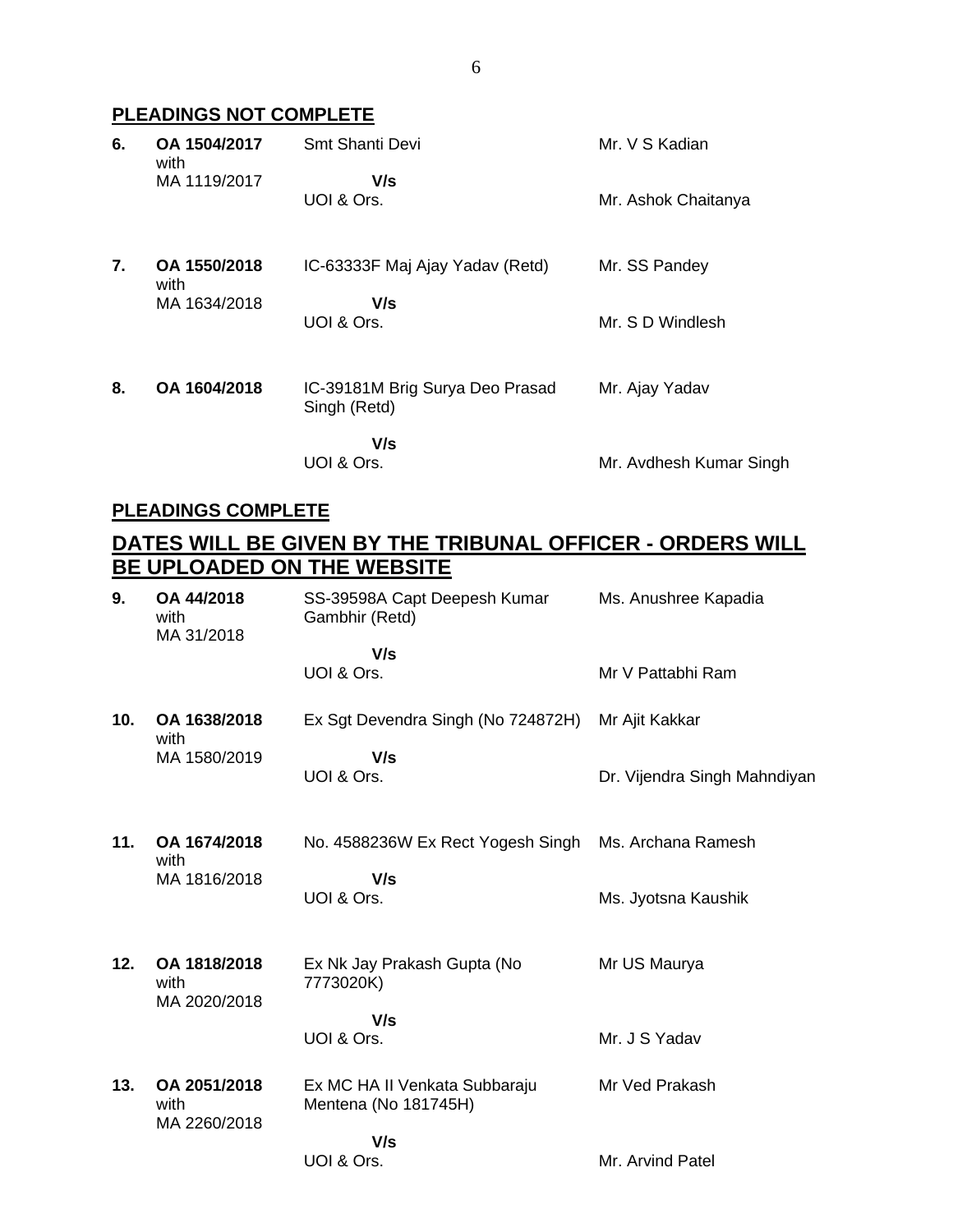| 14. | OA 139/2019<br>with<br>MA 553/2019  | Ex Sgt Dhananjay Kumar Singh (No<br>775233)  | Mr Virender Singh Kadian |
|-----|-------------------------------------|----------------------------------------------|--------------------------|
|     |                                     | V/s<br>UOI & Ors.                            | Mr Arvind Patel          |
| 15. | OA 856/2019<br>with<br>MA 1500/2019 | LS RP-II Manish Kumar (No 134718B)<br>(Retd) | Mr. Manoj Kumar Gupta    |
|     |                                     | V/s<br>UOI & Ors.                            | Mr. Arvind Patel         |

#### **MATTERS SCHEDULED FOR 21 JUL 2020**

| <u>S.</u><br>No. | <u>Case No.</u>          | <b>Parties Name</b>                                | <b>Advocate for Petitioner /</b><br><b>Respondents</b> |
|------------------|--------------------------|----------------------------------------------------|--------------------------------------------------------|
|                  | <b>ADMISSION MATTERS</b> |                                                    |                                                        |
| 16.              | OA 172/2020              | Ex Sepoy Edwin (No 14577853W)                      | Ms Archana Ramesh                                      |
|                  |                          | V/s<br>UOI & Ors.                                  | Mr. Arvind Kumar                                       |
| 17.              | OA 252/2020<br>with      | Lt Cdr Girish Dhawan (NO 03447H) Ms Archana Ramesh |                                                        |
|                  | MA 315/2020              | V/s<br>UOI & Ors.                                  | Dr. Vijendra Singh Mahndiyan                           |
| 18.              | OA 511/2020              | Gp Capt Swaran Singh (Retd) (No<br>18752)          | Mr Baljeet Singh And Ms<br>Deepika Sheoran             |
|                  |                          | V/s<br>UOI & Ors.                                  | Mr. Ashok Chaitanya                                    |
| 19.              | OA 879/2020              | IC-46686L Col (TS) Ritesh Agarwal                  | Mr SS Pandey & Associates.                             |
|                  |                          | V/s<br>UOI & Ors.                                  | None                                                   |
| 20               | OA 880/2020              | Ex NK (DSC) Jagdish Chandra Bhatt<br>$(1073956-P)$ | Mr Ved Prakash                                         |
|                  |                          | V/s<br>UOI & Ors.                                  | None                                                   |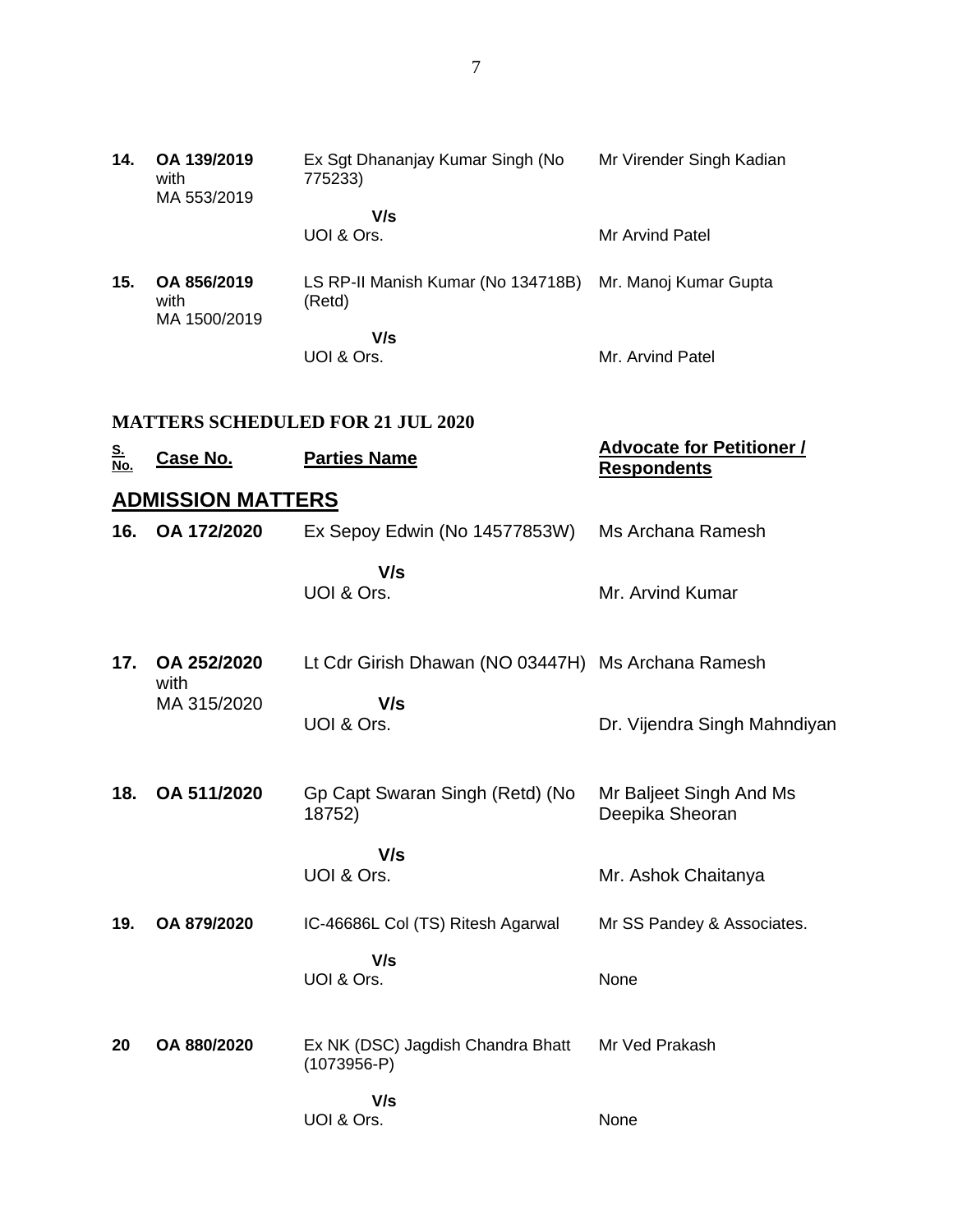| 21                    | OA (Appeal)<br>881/2020             | Ex Rect Vipin Kumar Sharma (No<br>16030528 P)            | Mr. Ajit Kakkar and Ms Rajshri                                              |
|-----------------------|-------------------------------------|----------------------------------------------------------|-----------------------------------------------------------------------------|
|                       |                                     | V/s<br>UOI & Ors.                                        | None                                                                        |
| 22.                   | OA 882/2020                         | Wg Cdr VS Tomar (14524K) (Retd)                          | Mr. Ajai Bhalla                                                             |
|                       |                                     | V/s<br>UOI & Ors.                                        | None                                                                        |
| 23.                   | OA 883/2020<br>with<br>MA 1002/2020 | Ex Sep HK Sandip Jadhav<br>(2805747W)                    | Mr Ajit Kakkar                                                              |
|                       |                                     | V/s<br>UOI & Ors.                                        | None                                                                        |
| 24.                   | OA 884/2020<br>with<br>MA 1006/2020 | JC-118530 M Ex Sub Jayakrishna<br>Hota & Ors.            | Mr. SS Pandey & Associates                                                  |
|                       |                                     | V/s<br>UOI & Ors.                                        | None                                                                        |
| <u>MA (EXECUTION)</u> |                                     |                                                          |                                                                             |
| 25.                   | MA 1060/2018<br>$\mathsf{I}$        | Lt Cdr R Krishna Murthy (01766N)<br>& Ors.               | Mr. Sukhjinder Singh                                                        |
|                       | OA 1954/2017                        | V/s<br>UOI & Ors.                                        | Dr. Vijendra Singh Mahndiyan<br>for R 1-3 & Mr. Harish V<br>Shankar for R-4 |
| <b>WITH</b>           |                                     |                                                          |                                                                             |
| 26.                   | MA 1424/2019                        | MA 1411/2019 & Lt Cdr R Krishna Murthy (Retd.) &<br>Ors. | Mr. Sukhjinder Singh                                                        |
|                       | In<br>OA 1954/2017                  | V/s<br>UOI & Ors.                                        | Mr. Harish V Shankar                                                        |
| 27.                   | MA 468/2019                         | Maj Gen VK Sharma (IC 34912L)                            | Mr K Ramesh                                                                 |
|                       | ın<br>OA 184/2015                   | V/s<br>UOI & Ors                                         | Dr Vijendra Singh Mahndiyan                                                 |
| 28                    | MA 1174/2019<br>in                  | IC-62573 Maj Mithun Sasi (Retd.)                         | Mr. S M Dalal                                                               |
|                       | OA 29/2015                          | V/s<br>UOI & Ors.                                        | Mr. V S Tomar                                                               |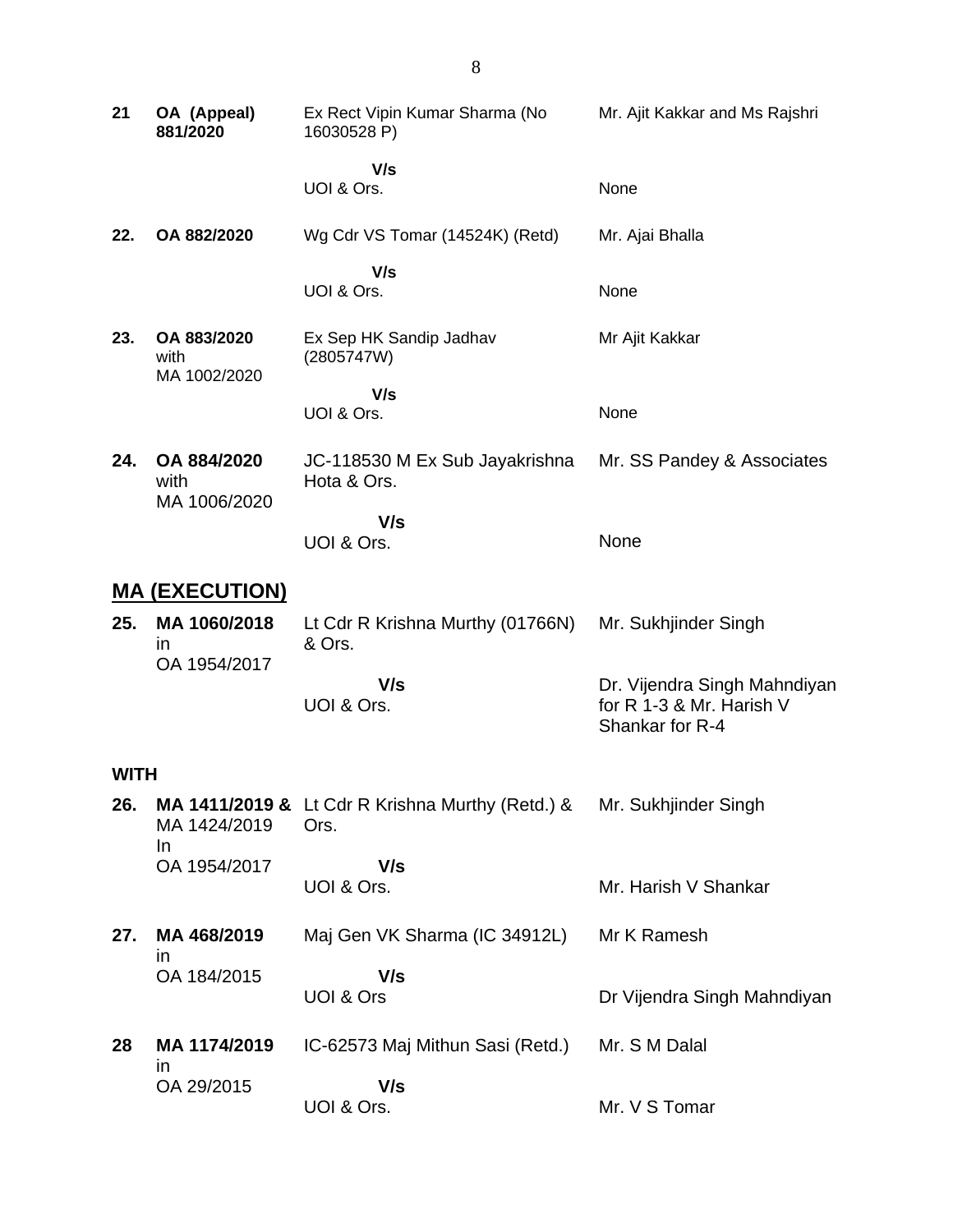**29. MA 1407/2019** in OA 569/2019 Wg Cdr R Sangwan (27743-K)  **V/s** UOI & Ors. Mr. Ajit Kakkar Mr. Harish V Shankar

#### **MA (OTHERS)**

| 30. |              | <b>MA 1162/2019 &amp;</b> Ex Nk Satbir Singh (No 10480363A Mr. V S Kadian & U S Maurya |                  |
|-----|--------------|----------------------------------------------------------------------------------------|------------------|
|     | MA 1163/2019 | deceased) Through widow Paramjit                                                       |                  |
|     | $\mathsf{I}$ | Kaur                                                                                   |                  |
|     | OA 90/2016   | V/s                                                                                    |                  |
|     |              | UOI & Ors                                                                              | Mr. S D Windlesh |

### **RAs**

| 31. RA 24/2020 | SL-03100W Lt Col MS Raju (Retd.) Mr. RK Tripathi |                      |
|----------------|--------------------------------------------------|----------------------|
| OA 1863/2017   | V/s                                              |                      |
|                | UOI & Ors                                        | Mr. Rajesh Kumar Das |

#### **PLEADINGS NOT COMPLETE**

| 32. OA 335/2019 | No. 3351879W Ex Hony Nb Sub<br>Gyarsi Lal | Mr. A K Trivedi & Associates |
|-----------------|-------------------------------------------|------------------------------|
|                 |                                           |                              |

 **V/s** UOI & Ors. Mr. V Pattabhi Ram

**33. OA 383/2019** with MA 924/2019 No. 10315123-A Ex Hav Dalbir  **V/s** UOI & Ors. Mr. S M Dalal Mr. S D Windlesh

**34. OA 1101/2019** Ex Hav Ravi Shankar Tiwari (No 15363974 Y) Mr Manoj Kr Gupta

> **V/s** UOI & Ors.

**35. OA 1106/2019** with MA 1787/2019 Ex Sub Krishan Singh (No 373850L)  **V/s** Mr. Ved Prakash

Ms. Jyotsna Kaushik

Mr. Rajesh Kumar Das

UOI & Ors.

**36. OA 73/2020** with MA 561/2020 Maj Gen Rakesh Kumar Bhardwaj (Retd) (IC 39621 P)  **V/s** UOI & Ors. Mr Aditya Singh Puar Mr. Prabodh Kumar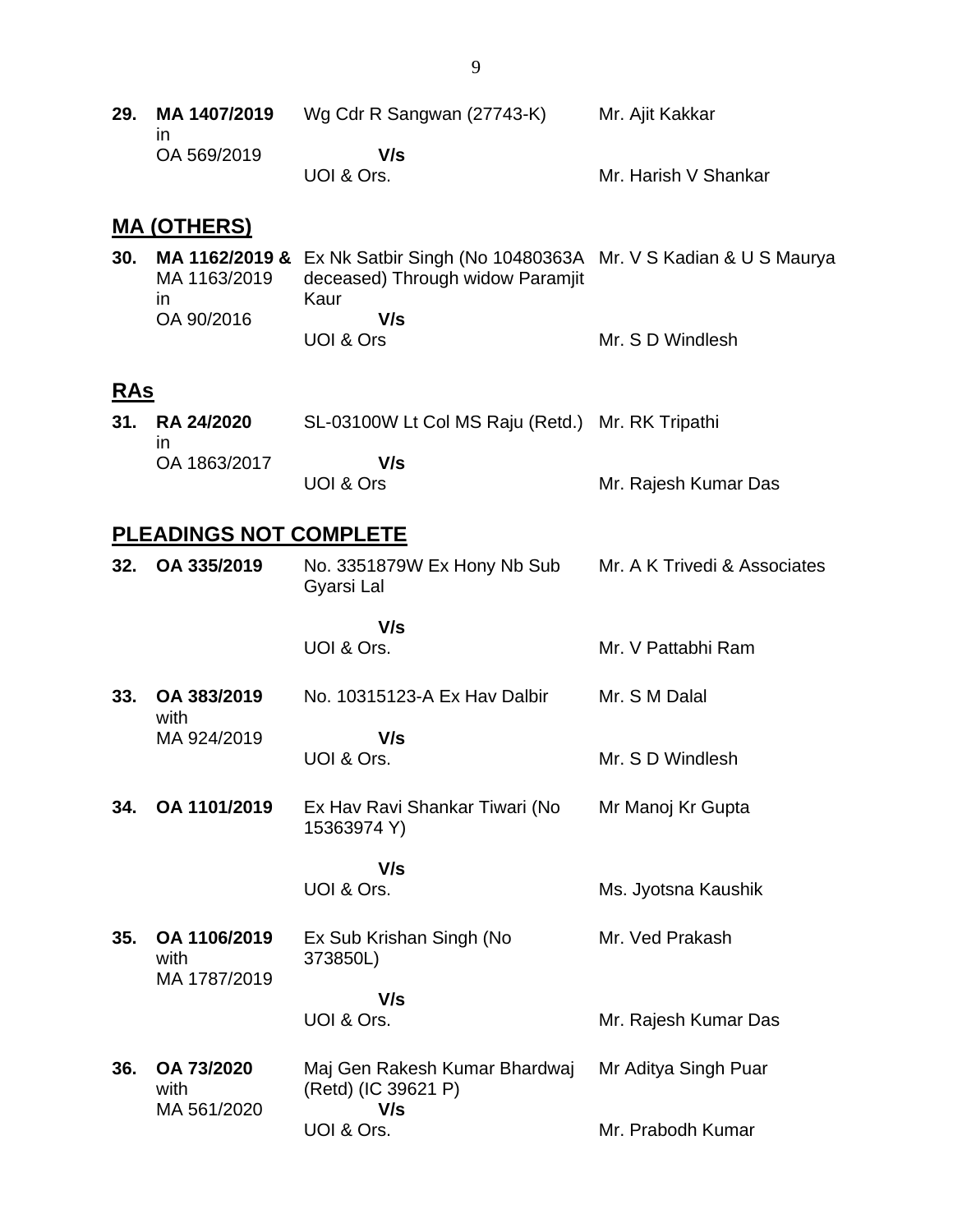# **PLEADINS COMPLETE**

| 37. | OA 25/2010                                           | Ex. Nk. Clk Netrapal Singh                                      | Mr. N. L. Bareja    |
|-----|------------------------------------------------------|-----------------------------------------------------------------|---------------------|
|     |                                                      | V/s<br>UOI & Ors.                                               | Mr VS Tomar         |
| 38. | OA 379/2011                                          | Sqn. Ldr (Retd.) Neeraj Kumar & Ors. Ms Garima Sachdeva         |                     |
|     |                                                      | V/s<br>UOI & Ors.                                               | Mr Harish V Shankar |
| 39. | OA 647/2015<br>with                                  | Ex Nk Satyendra Kumar                                           | Ms. Archana Ramesh  |
|     | MA 696/2015                                          | V/s<br>UOI & Ors.                                               | Mr SP Sharma        |
| 40. | OA 1133/2015                                         | Ex Sep Umed Ram                                                 | Mr SS Pandey        |
|     |                                                      | V/s<br>UOI & Ors.                                               | Mr Prabodh Kumar    |
| 41. | OA 498/2016                                          | Wg Cdr Gurpreet Singh Sohal<br>(Retd)                           | Mr. Ajai Bhalla     |
|     |                                                      | V/s<br>UOI & Ors.                                               | Mr. V Pattabhiram   |
| 42. | OA 599/2017<br>with<br>MA 1302/2019,                 | Hony Sub Maj Prithi Singh (Retd) & Mr Anil Srivastava &<br>Ors. | Associates          |
|     | 1303/2019,<br>1304/2019,<br>1447/2019 &<br>1571/2019 | V/s<br>UOI & Ors.                                               | Ms Jyotsana Kaushik |
| 43. | OA 1480/2018                                         | IC-55756A Maj Amar Singh<br>Chandel (Retd.)                     | Mr. S S Pandey      |
|     |                                                      | V/s<br>UOI & Ors.                                               | None                |
| 44. | OA 1745/2018<br>with<br>MA 1947/2018                 | Ex Rect. Ravindra Kumar (No<br>18016292M)                       | Ms Archana Ramesh   |
|     |                                                      | V/s<br>UOI & Ors.                                               | Mr. V S Tomar       |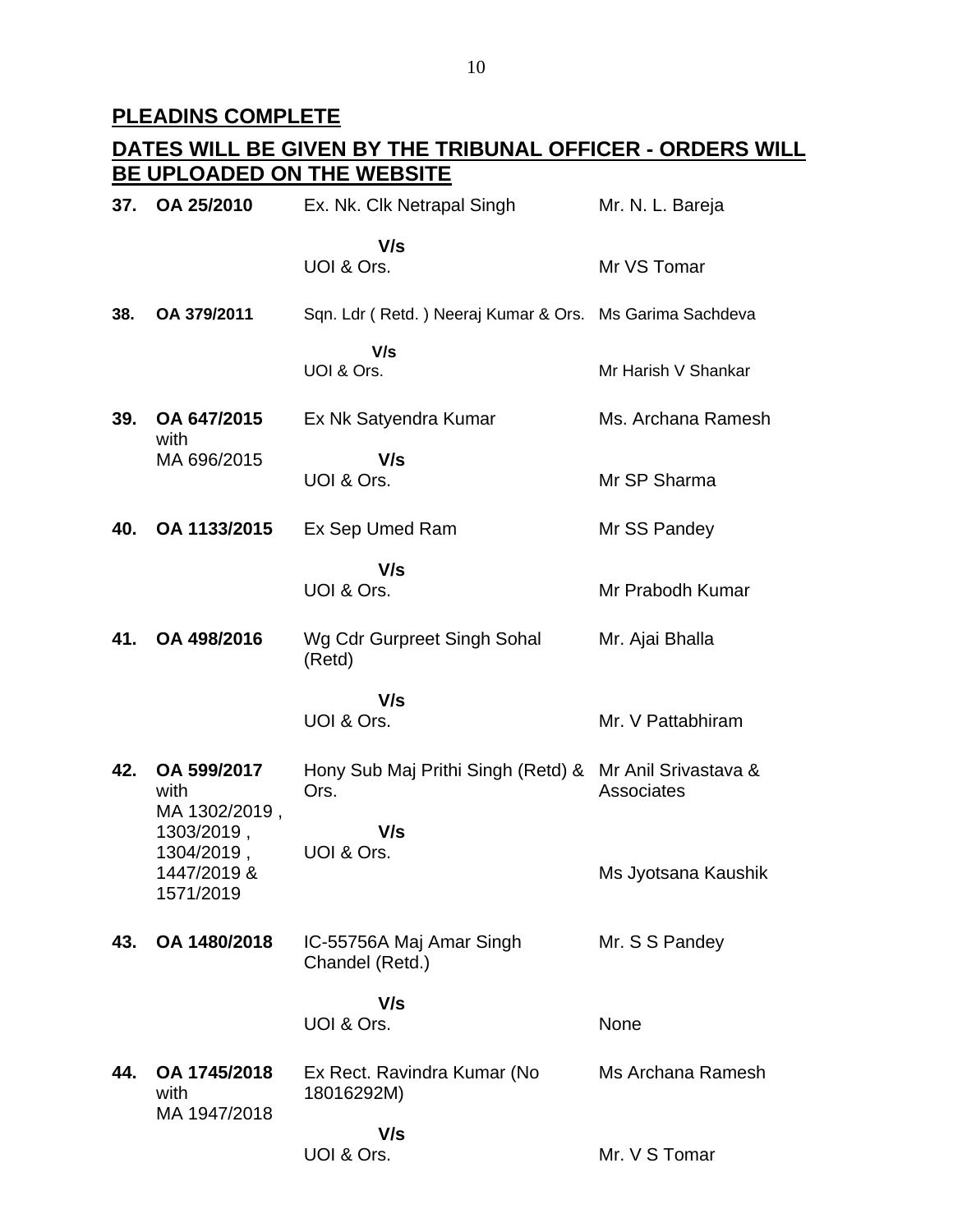| 45. | OA 1785/2018<br>with<br>MA 1975/2018 | Ex ERA 4 Udaya Bhaskar Kalla<br>$(182051 - B)$        | Mr. Ved Prakash              |
|-----|--------------------------------------|-------------------------------------------------------|------------------------------|
|     |                                      | V/s<br>UOI & Ors.                                     | Mr. Shyam Narayan            |
| 46. | OA 1803/2018                         | Ex Hav (Hony Nb Sub) Rajender<br>Singh (No 3172476 A) | Mr Virender Singh Kadian     |
|     |                                      | V/s<br>UOI & Ors.                                     | Mr. V Pattabhi Ram           |
| 47. | OA 386/2019<br>with                  | NO 137249F Ex PO (CD) Som<br>Kumar                    | Mr. VS Kadian                |
|     | MA 933/2019                          | V/s<br>UOI & Ors.                                     | Mr. Arvind Patel             |
| 48. | OA 388/2019<br>with                  | No. 778926-B Ex Cpl Dilip Kumar                       | Mr. Virender Singh Kadian    |
|     | MA 939/2019                          | V/s<br>UOI & Ors.                                     | Dr. Vijendra Singh Mahndiyan |
| 49. | OA 1367/2019                         | JC-450695X Ex Sub Yadav<br>Narendra Kumar             | Mr. Virender Singh Kadian    |
|     |                                      | V/s<br>UOI & Ors.                                     | Mr SD Windlesh               |

### **THIS BENCH WILL NOT ASSEMBLE TODAY**

## **CORAM:**

**HON'BLE MS. JUSTICE SUNITA GUPTA HON'BLE LT. GEN. PHILIP CAMPOSE**

| <u>S.</u><br>No. | Case No.           | <b>Parties Name</b>                            | <b>Advocate for Petitioner /</b><br><b>Respondents</b> |
|------------------|--------------------|------------------------------------------------|--------------------------------------------------------|
|                  | <b>MA (OTHERS)</b> |                                                |                                                        |
| 1.               | MA 3049/2019       | MA 3048/2019 & Ex JWO IAF Sh U S Sharma<br>V/s | Mr Varinder Kumar Sharma                               |
|                  | ın<br>OA 739/2010  | UOI & Ors                                      | Mr. Karan Singh Bhati, Sr.<br><b>CGSC</b>              |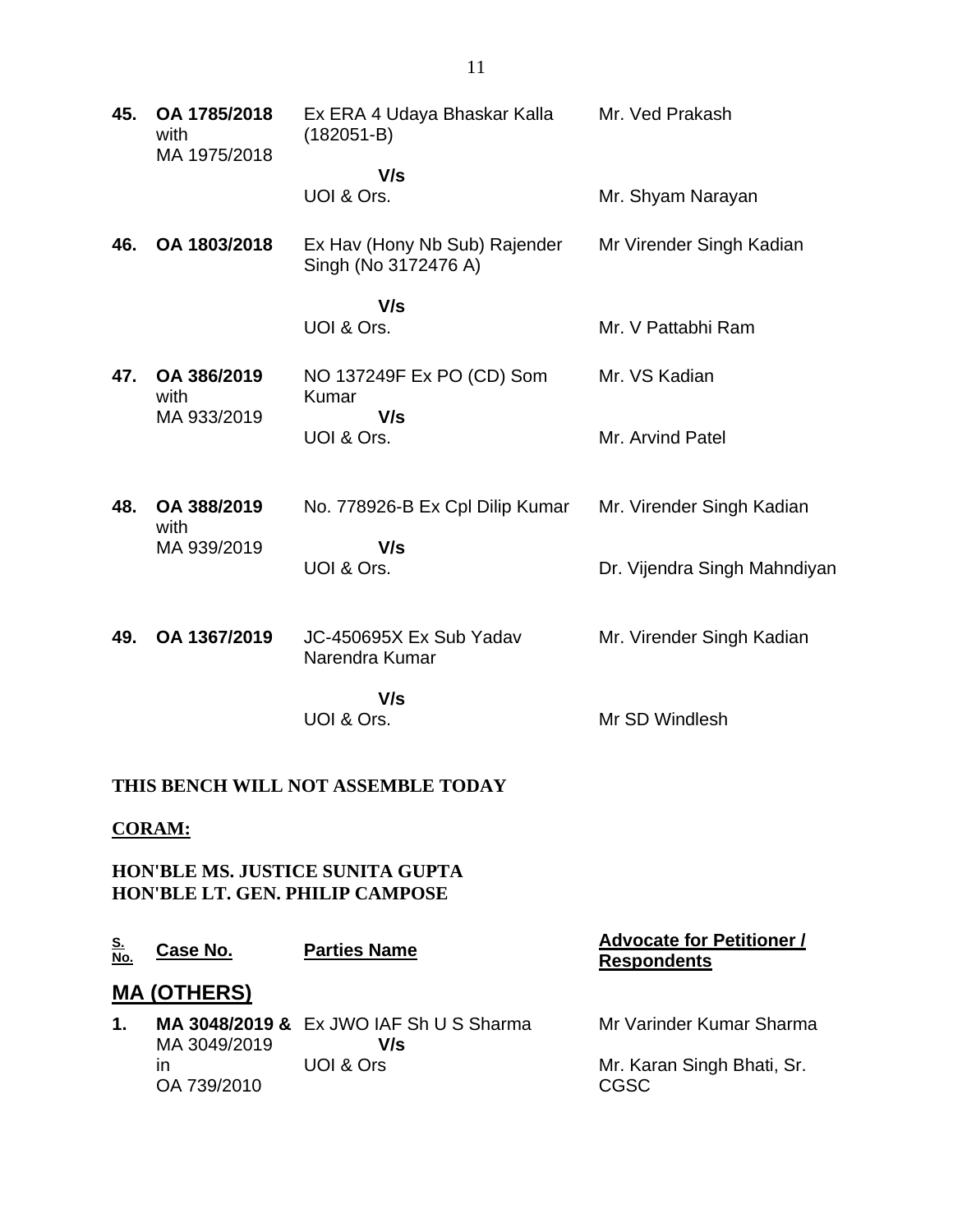# **ARMED FORCES TRIBUNAL, PRINCIPAL BENCH, NEW DELHI LIST OF BUSINESS**

**Date: 21-07-2020**

**Timing: 11:00 AM**

## **PRINCIPAL REGISTRAR COURT**

| <u>S.</u><br>No. | <u>Case No.</u>                      | <b>Parties Name</b>                             | <b>Advocate for Petitioner /</b><br><b>Respondents</b> |
|------------------|--------------------------------------|-------------------------------------------------|--------------------------------------------------------|
|                  | <b>For Appearance/Direction</b>      |                                                 |                                                        |
| 1.               | OA 1586/2018                         | Ex Sig/man Prabhat Ranjan<br>Srivastav          | Mr. Kshatrshal Raj                                     |
|                  |                                      | V/s<br>UOI & Ors.                               | Mr. J S Rawat                                          |
| 2.               | OA 2028/2018<br>with<br>MA 3055/2019 | Ex Nb Sub Mahabir Singh (No<br>14552764M)       | Mr Om Prakash Kr Srivastava<br>& Rajesh Kumar          |
|                  |                                      | V/s<br>UOI & Ors.                               | Mr. S D Windlesh                                       |
| 3.               | OA 66/2019                           | Ex LS (GS II) Vinay Kumar (No<br>134626 W)      | Mr A.K. Trivedi & Associates                           |
|                  |                                      | V/s                                             |                                                        |
|                  |                                      | UOI & Ors.                                      | Mr. Shyam Narayan                                      |
| 4.               | OA 655/2019<br>with<br>MA 1245/2019  | No. 1460499-F Ex Hav Clk Mehtab<br>Singh Dahiya | Mr. Rajesh Nandal                                      |
|                  |                                      | V/s                                             |                                                        |
|                  |                                      | UOI & Ors.                                      | Mr. Rajesh Kumar Das                                   |
| 5.               | OA 784/2019<br>with<br>MA 1384/2019  | No. 931587-S Ex Cpl Rakesh<br>Kumar             | Mr. Gyan Chandra Tripathi                              |
|                  |                                      | V/s<br>UOI & Ors.                               | Mr. Karan Singh Bhati, Sr.<br><b>CGSC</b>              |
| 6.               | OA 937/2019                          | Ex CHERA Kapil Chawla (181823-<br>K)            | Mr. Omprakash Kr Srivastava<br>& Vinay Makhija         |
|                  |                                      | V/s                                             |                                                        |
|                  |                                      | UOI & Ors.                                      | Ms. Jyotsna Kaushik                                    |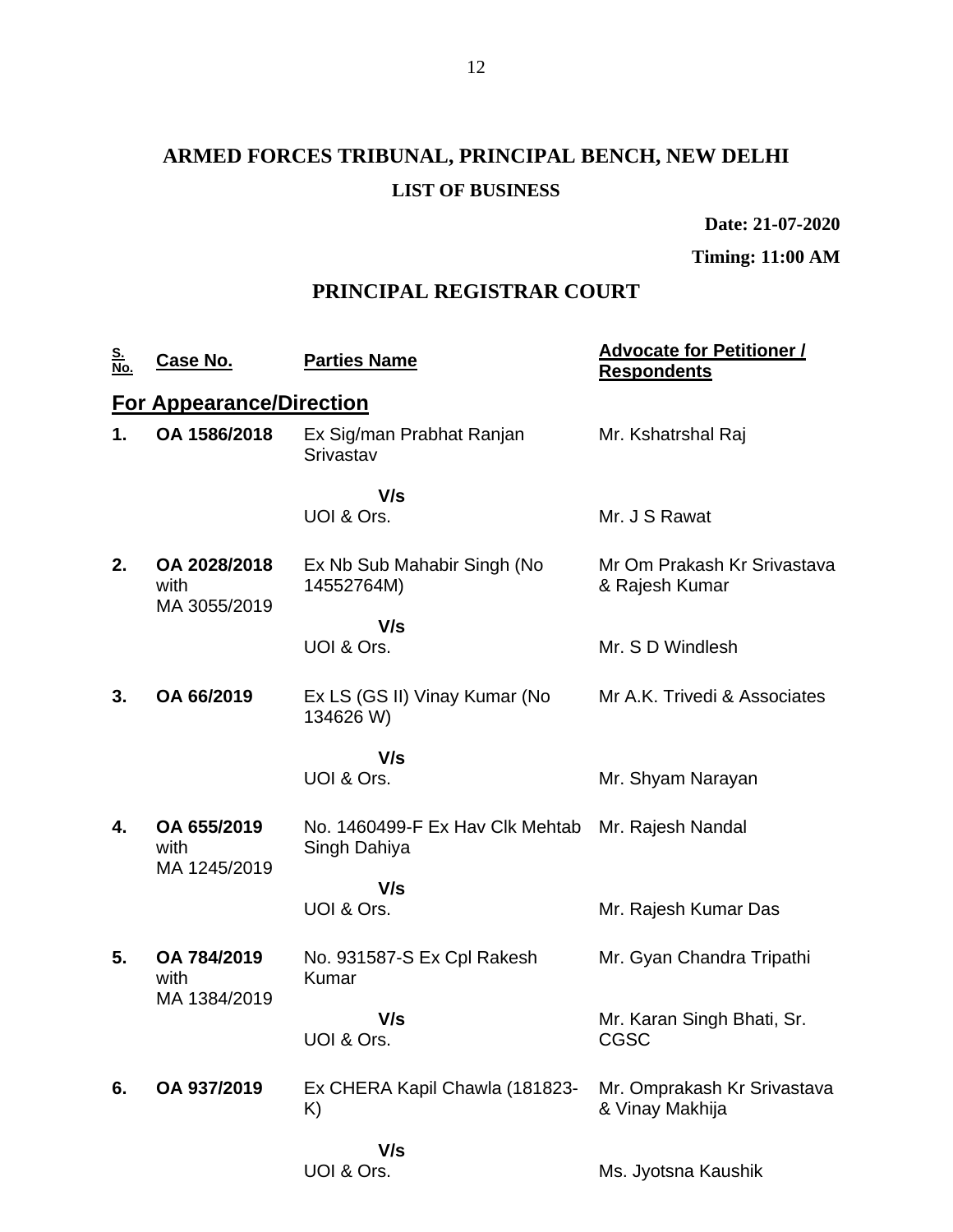**7. OA 1034/2019** Ex Nk Ram Singh (No 1471342 F) Mr Virender Singh Kadian  **V/s** UOI & Ors. Mr. Shyam Narayan **8. OA 1044/2019** No 85108A Cdr Shiv Ram Verma (Retd)  **V/s** UOI & Ors. Mr. VS Kadian Mr. Ashok Chaitanya **9. OA 1079/2019** with MA 1752/2019 Ex Sigmn Chandra Shekhar Singh (No 6463376 P)  **V/s** UOI & Ors. Mr Virender Singh Kadian Mr. Shyam Narayan **10. OA 1142/2019** with MA 1858/2019 Ex Sep Saroj Kumar Yadav (No 10213271 X)  **V/s** UOI & Ors. Mr Ved Prakash Mr. K K Tyagi **11. OA 1182/2019** with MA 1925/2019 Sub Upender Kumar (Retd) (JC\_471106K  **V/s** UOI & Ors. Mr. Pramod K Singh & Mr. KP Singh Mr. D K Sabat **12. OA 1232/2019** with MA 1969/2019 Ex RO -I Deepak Kumar (No 213237 F)  **V/s** UOI & Ors. Mr Virender Singh Kadian Mr. K K Tyagi **13. OA 1234/2019** with MA 1971/2019 Smt Sumitra Mother of No 3018764 Mr. Rajiv Manglik Late Sep Sachin  **V/s** UOI & Ors. Mr. Satya Ranjan Swain **14. OA 1247/2019** with MA 1982/2019 Maj SM Vohra (Retd) (No 28737 L) Mr IS Yadav  **V/s** UOI & Ors. Mr. Ashok Chaitanya

13